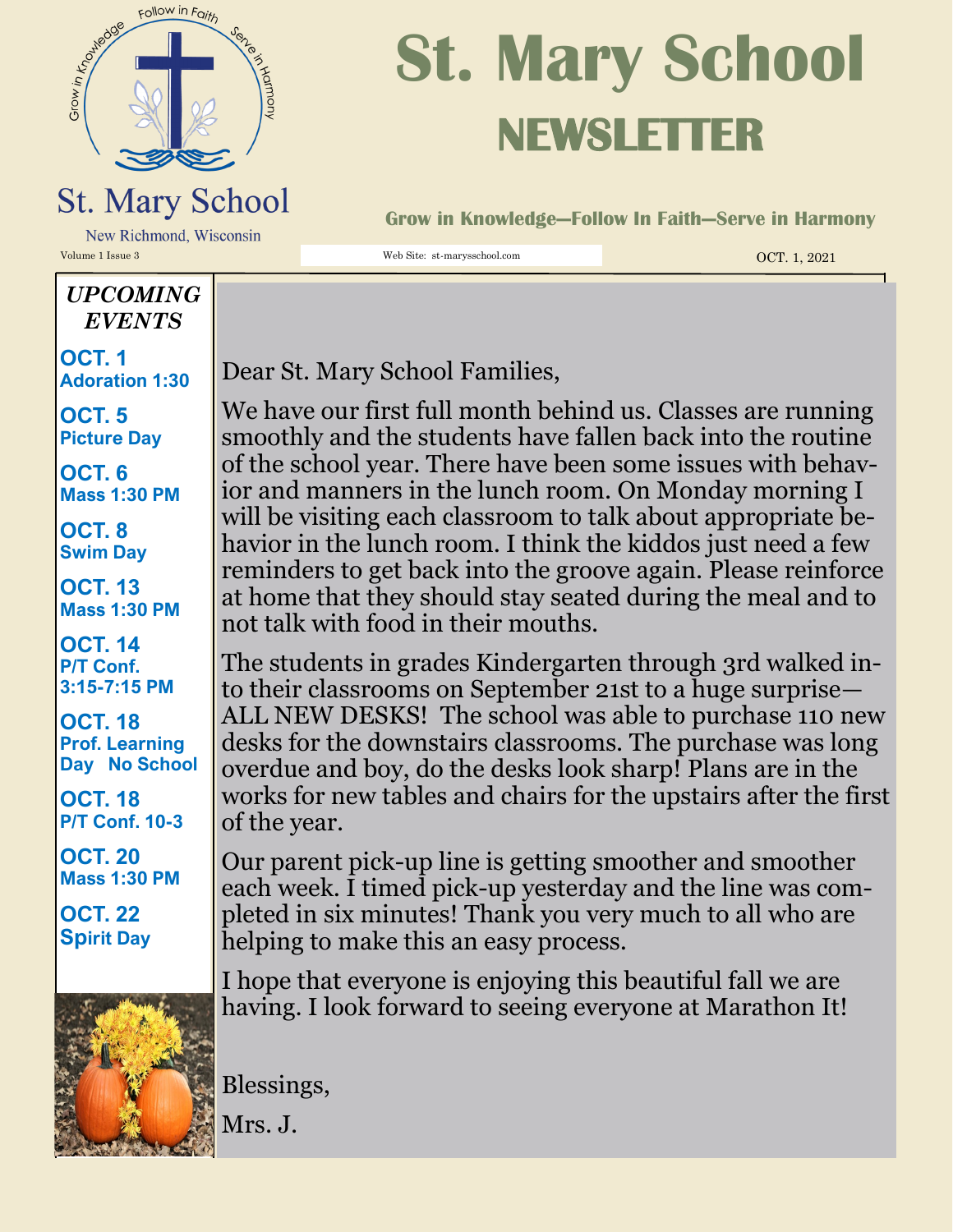**VOLUMEI ISSUE 3** 

# **STUFF THE BUS**

## **October 4-8**

**St. Mary School and the New Richmond School District will be participating in a food drive to "STUFF the BUS" during Homecoming Week, October 4-8, 2021**

**Canned and non –perishable food items may be brought to the St. Mary School office. All items donated will benefit New Richmond's Five Loaves Food Shelf.**

**We will be competing with all New Richmond schools to see who can raise the most food!**







#### **National School Lunch Week**



**National school lunch week is October 11-15. School lunch programs** 

**around the country together serve nearly 30 million children every school day. Help us celebrate this week:**

**Tues. Oct. 12th: Try a bite Tuesday. Each month we try a new vegetable. This month's is roasted brussel sprouts!**

**Thurs. Oct. 14th: Great Apple Crunch. In celebration of Farm to School month, schools across Wisconsin and Minnesota are serving local apples for this same day.**

TUESDAY, OCTOBER 5th is Picture Day!

Order your pictures online before at mylifetouch.com with ID: EVTGQM7ZQ or send the order form in with your student on Tuesday. Picture day is still a School Uniform Day!

Don't forget to bring your SMILE!